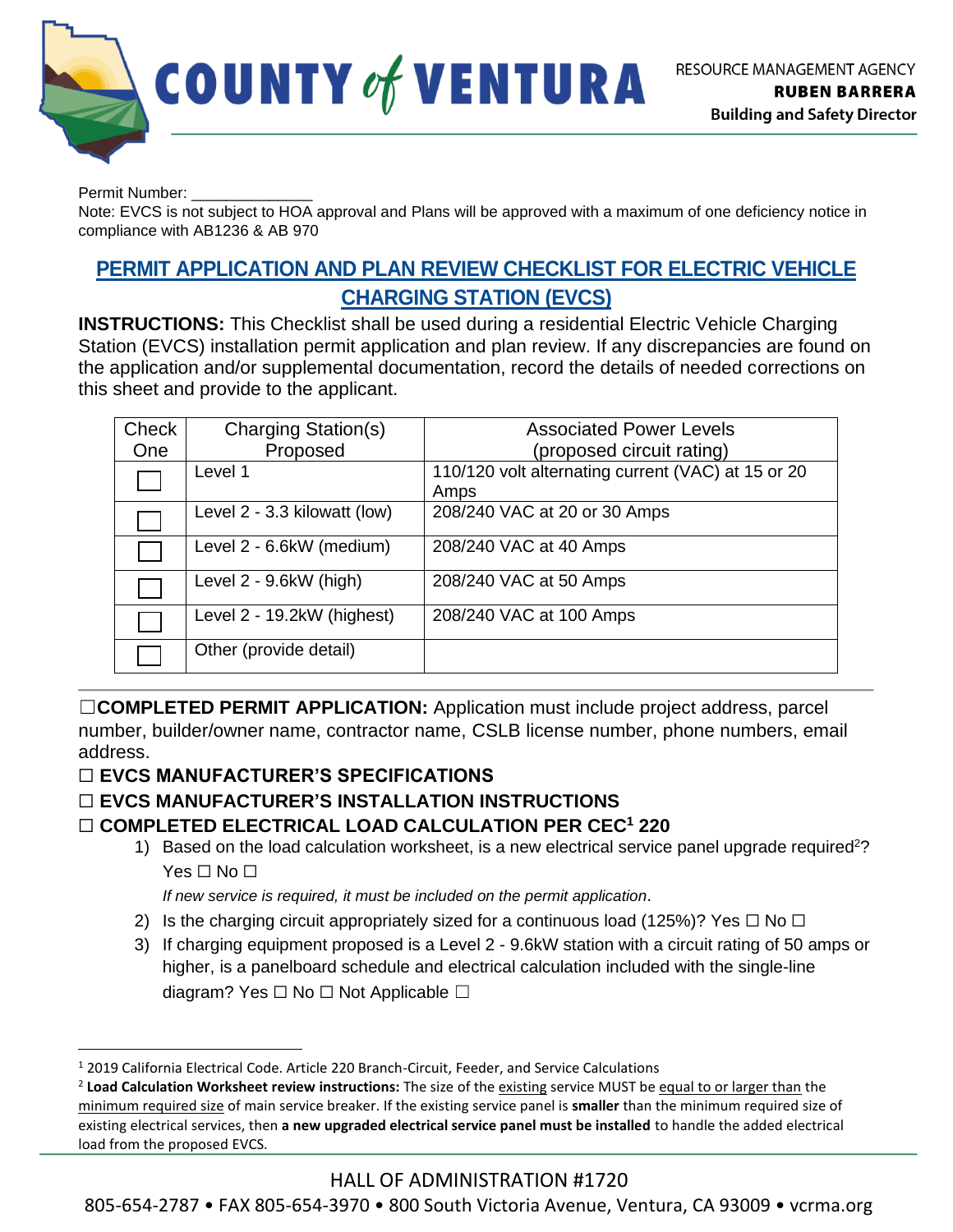### ☐ **SITE PLAN & SINGLE LINE DRAWING**

Site Plan (18"X24") must be fully dimensioned and drawn to scale showing the following:

- a. Location, size and use of all structures
- b. Location of all electrical equipment and the EVCS
- c. Location and type of mounting for charging system (625.50)
- 1) Is a site plan and electrical plan with a single-line diagram included with the permit application?

 $Yes \sqcap No \sqcap$ 

2) If mechanical ventilation requirements are triggered for indoor venting requirements (CEC 625.52), is a mechanical plan included with the permit application? Yes □ No □ Not Applicable □

# **COMPLIANCE WITH 2019 CALIFORNIA ELECTRCIAL CODE (TITLE 24, PART 3)**

- 1) Does the electrical plan identify the amperage and location of existing electrical service panel? Yes □ No □
	- a. Does the existing panel schedule show room for additional breakers? Yes  $\Box$  No  $\Box$
	- b. Are sizes for the conduit and conductor included? Yes  $\Box$  No  $\Box$
- 2) Is the charging unit rated more than 60 amps or more than 150V to ground? Yes  $\Box$  No  $\Box$ 
	- a. If rated >60 amps, are disconnecting means provided in a readily accessible location in line of site and within 50' of EVCS? (CEC 625.43) Yes  $\Box$  No  $\Box$
- 3) Does the charging equipment have product certification (listing) by a recognized qualified electrical testing laboratory? Yes □ No □
- 4) If trenching is required, is the trenching detail called out? Yes  $\Box$  No  $\Box$ 
	- a. Is the trenching in compliance with electrical feeder requirements from structure to structure? (CEC 225) Yes □ No □
	- b. Is the trenching in compliance of minimum cover requirements for wiring methods or circuits? (18" for direct burial per CEC 300) Yes  $\Box$  No  $\Box$

### **COMPLIANCE WITH 2019 California Green Building Standards Code (CALGreen) FOR NEW CONSTRUCTION**<sup>3</sup> **(TITLE 24, PART 11)**

1) Is this project considered new construction? Yes  $\Box$  No  $\Box$ *If yes, plans must include installation of a listed raceway, adequate panel capacity and identification as "EV Capable" in compliance with Section 4.106.4.1 &4.106.4.1.1)*

<sup>3</sup> 2019 California Green Buildings Standards Code. Title 24, Part 11, Section 4.106.4.1 &4.106.4.1.1 *One-and two-family dwellings*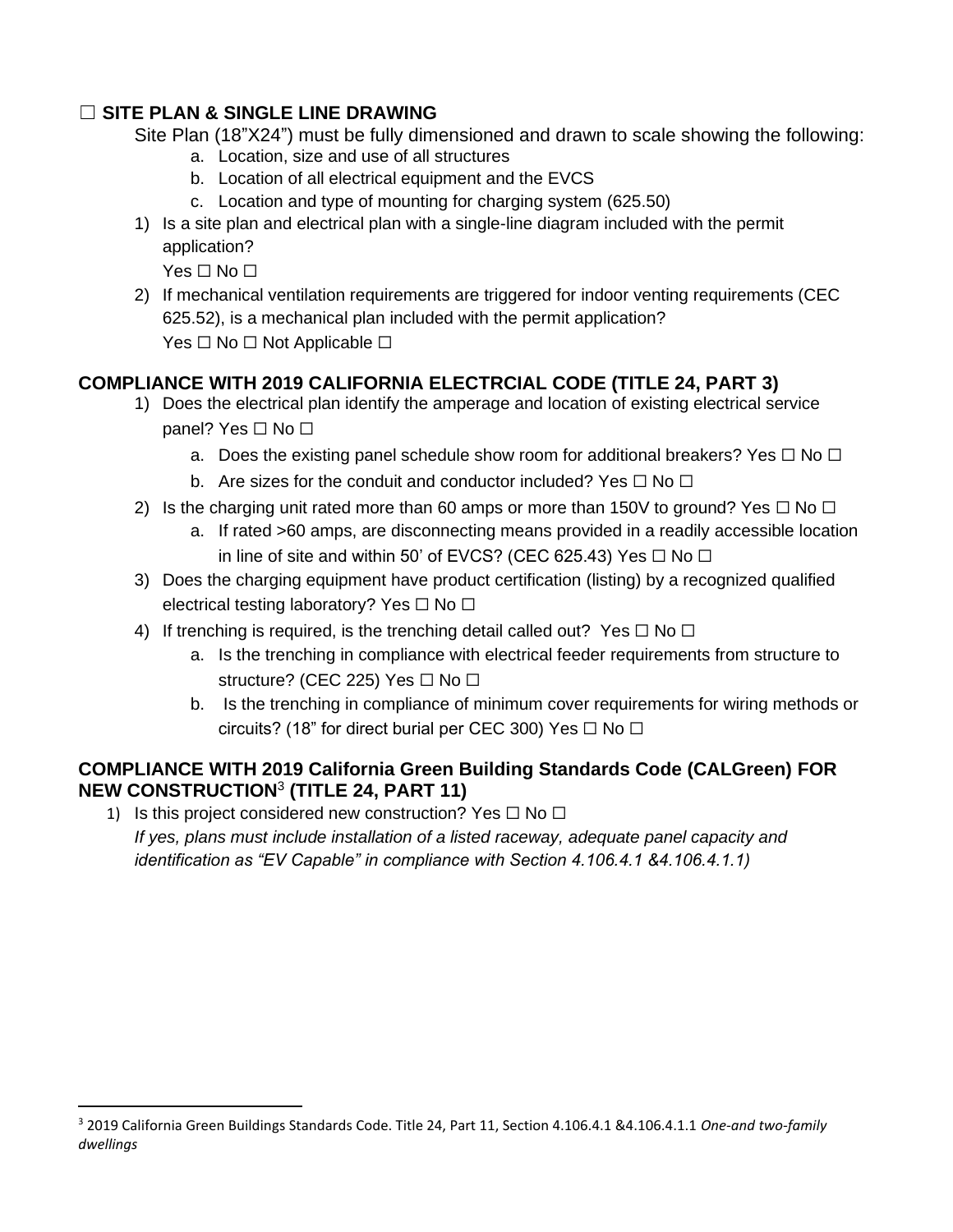# **PERMIT APPLICATION AND PLAN REVIEW CHECKLIST FOR MULTI-UNIT DWELLINGS (MUD) AND COMMERCIAL ELECTRIC VEHICLE CHARGING STATION (EVCS)**

**INSTRUCTIONS:** This checklist shall be used during a multi-unit dwelling and commercial Electric Vehicle Charging Station (EVCS) installation permit application and plan review. If any discrepancies are found on the application and/or supplemental documentation, record the details of needed corrections on this sheet and provide to the applicant.

| Check<br><b>One</b> | Charging Station(s)<br>Proposed | <b>Associated Power Levels</b><br>(proposed circuit rating) | <b>Typical Non-Residential</b><br><b>Charging Locations</b>                                      |
|---------------------|---------------------------------|-------------------------------------------------------------|--------------------------------------------------------------------------------------------------|
|                     | Level 1                         | 110/120 volt alternating current<br>(VAC) at 15 or 20 Amps  | • Commercial office<br>building                                                                  |
|                     | Level $2 - 3.3$ kW (low)        | 208/240 VAC at 20 or 30 Amps                                | • Multi-unit dwellings<br>(MUD)                                                                  |
|                     | Level $2 - 6.6$ kW<br>(medium)  | 208/240 VAC at 40 Amps                                      | • Commercial office<br>building<br>• Public access                                               |
|                     | Level 2 - 9.6kW (high)          | 208/240 VAC at 50 Amps                                      |                                                                                                  |
|                     | Level 2 - 19.2kW<br>(highest)   | 208/240 VAC at 100 Amps                                     |                                                                                                  |
|                     | DC Fast Charging                | 440 or 480 VAC                                              | • Public access<br>• Large commercial office<br>buildings or parks<br>• Hospitality & recreation |
|                     | Other (provide detail)          |                                                             |                                                                                                  |

**Check type of Electric Vehicle Charging Station Proposed:** 

## ☐ **MUD EVCS** ☐ **COMMERICAL EVCS** ☐ **OTHER:\_\_\_\_\_\_\_\_\_\_\_\_\_\_\_\_\_\_\_\_\_\_\_\_\_\_\_\_\_\_\_\_\_**

# ☐ **COMPLETED PERMIT APPLICATION**

# ☐ **ELECTRIC VEHICLE CHARGING STATION MANUFACTURER'S SPECIFICATIONS**  ☐ **EVCS MANUFACTURER'S INSTALLATION INSTRUCTIONS**

## ☐ **COMPLETED ELECTRICAL LOAD CALCULATIONS PER CEC<sup>4</sup> 220**

1) Based on the load calculation worksheet, is a new electrical service panel upgrade required<sup>5</sup>? Yes □ No □

*If new service or upgrade is required, it must be included on the permit application.*

- 2) Is the charging circuit appropriately sized for a continuous load (125%)? Yes  $\Box$  No  $\Box$
- 3) If charging equipment proposed is a DC Fast Charging station or a Level 2 9.6kW station with a circuit rating of 50 amps or higher, is a panelboard schedule and electrical calculation included with the single-line diagram? Yes  $\Box$  No  $\Box$  Not Applicable  $\Box$

<sup>1)</sup> Application must include project address, parcel number builder/owner name, contractor name, CSLB license number, phone numbers, email address.

<sup>4</sup> 2019 California Electrical Code. Article 220 Branch-Circuit, Feeder, and Service Calculations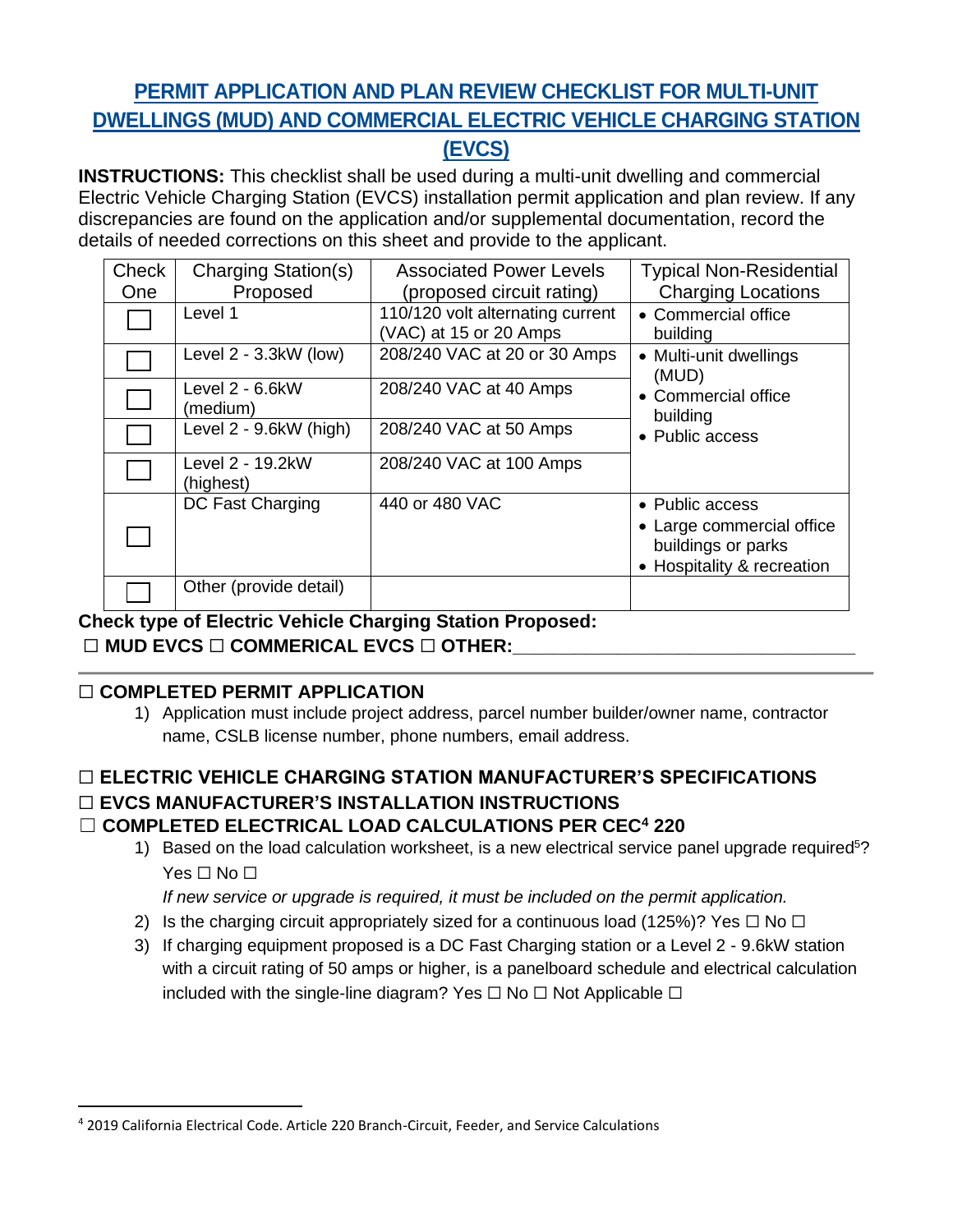#### ☐ **SITE PLAN & SINGLE LINE DRAWING**

Site Plan (18"X24") must be fully dimensioned and drawn to scale showing the following:

- a. Location, size, and use of all structures
- b. Location of electrical equipment and the EVCS
- c. Type of mounting for charging system (625.50)
- d. Parking and circulation areas
- 1) Is a site plan and electrical plan with a single-line diagram included with the permit application?

Yes □ No □

2) If mechanical ventilation requirements are triggered for indoor venting requirements (CEC 625.52), is a mechanical plan included with the permit application? Yes □ No □ Not Applicable □

# **PLAN COMPLIANCE WITH 2019 CALIFORNIA ELECTRCIAL CODE (TITLE 24, PART 3)**

- 1) Does the electrical plan identify the amperage and location of existing electrical service panel? Yes □ No □
	- a. Does the existing panel schedule show room for additional breakers? Yes  $\Box$  No  $\Box$
	- b. Are sizes for the conduit and conductors included? Yes  $\Box$  No  $\Box$
- 2) Is the charging unit rated more than 60 amps or more than 150V to ground? Yes  $\Box$  No  $\Box$ 
	- a. If yes to Q2, are disconnecting means provided in a readily accessible location in line of site and within 50' of EVCS? (CEC 625.43) Yes  $\Box$  No  $\Box$
- 3) Does the charging equipment have product certification (listing) by a recognized qualified electrical testing laboratory? Yes  $\Box$  No  $\Box$
- 4) If trenching is required, is the trenching detail called out? Yes  $\Box$  No  $\Box$ 
	- a. Is the trenching in compliance with electrical feeder requirements from structure to structure? (CEC 225) Yes  $\Box$  No  $\Box$
	- b. Is the trenching in compliance of minimum cover requirements for wiring methods or circuits? (CEC 300.5) Yes  $\Box$  No  $\Box$

### **PLAN COMPLIANCE WITH 2019 MANDATORY CALGREEN CODE FOR NEW CONSTRUCTION AND CHAPTER 11B ACCESSIBILITY REQUIREMENTS**

2019 CALGreen Mandatory EVCS Requirements for New Construction<sup>6</sup>

- 1) For **MUD EVCS**, do CALGreen EV Readiness installation requirements apply? Yes □ No □
	- a. Do the plans demonstrate conformance with mandatory measures for 3% of total parking spaces, but no less than one, for new multifamily dwellings with 17+ units that must be EV capable per Section 4.106.4.2? Yes  $\Box$  No  $\Box$
- 2) For **Commercial EVCS**, do CALGreen EV Readiness installation requirements apply to this project? Yes □ No □
	- a. Do the plans demonstrate conformance with mandatory measures of 3% of parking spaces in lots with 51+ spaces being EV capable per Section 5.106.5.3? Yes  $\Box$  No  $\Box$

<sup>&</sup>lt;sup>5</sup> Load Calculation Worksheet review instructions: The size of the existing service MUST be equal to or larger than the Minimum Required Size of main service breaker. If the existing service panel is **smaller** than the minimum required size of existing electrical services, then **a new upgraded electrical service panel must be installed** in order to handle the added electrical load from the proposed EVCS.